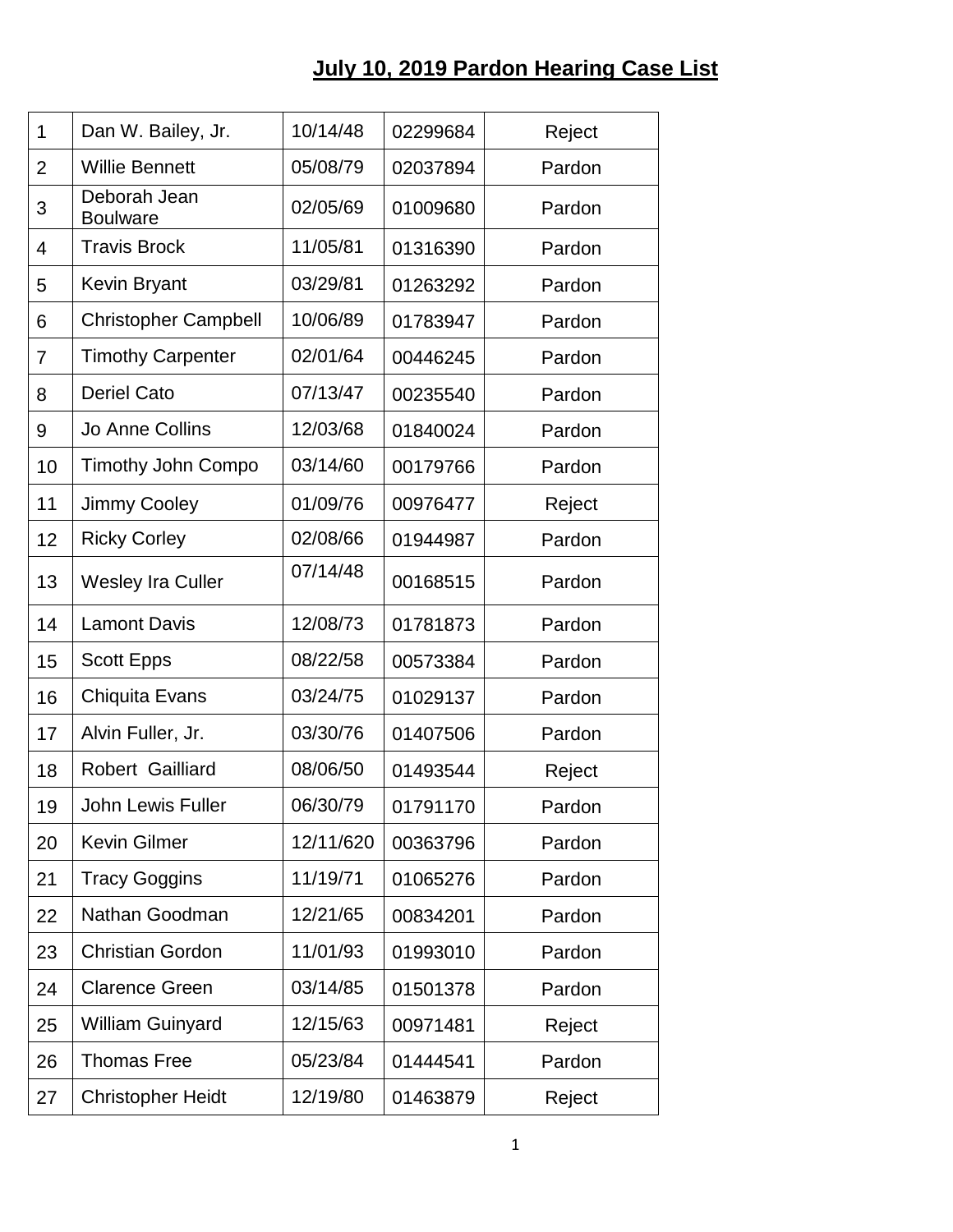## **July 10, 2019 Pardon Hearing Case List**

| 28 | Adam Holman Jr               | 10/14/62 | 02270233       | Reject |
|----|------------------------------|----------|----------------|--------|
| 29 | <b>Richard Horne Sr</b>      | 01/12/54 | 00085748       | Pardon |
| 30 | <b>Julian Hunsucker</b>      | 03/09/63 | 01468377       | Reject |
| 31 | <b>Curtis Jacobs</b>         | 08/17/55 | 00011857       | Reject |
| 32 | Clifford Johnson             | 09/04/55 | 00214114       | Pardon |
| 33 | <b>Elliott Ashley Kohn</b>   | 11/23/79 | 01666412       | Reject |
| 34 | Michael Logan                | 12/29/68 | 00663058       | Pardon |
| 35 | <b>Susan Alice Martin</b>    | 03/27/78 | 01780596       | Pardon |
| 36 | <b>James Marshall</b>        | 09/02/73 | 00813829       | Pardon |
| 37 | <b>Joe Martin III</b>        | 06/18/57 | 00553825       | Pardon |
| 38 | <b>John Martin</b>           | 11/08/60 | 00212337       | Pardon |
| 39 | <b>Lentheus McAlister</b>    | 08/25/71 | 02198423       | Reject |
| 40 | <b>Suzanne McMurray</b>      | 01/08/55 | 00771205       | Pardon |
| 41 | <b>Lamond Middleton</b>      | 04/09/79 | 01119601       | Pardon |
| 42 | Norma Jean Olinger           | 07/13/63 | none           | Reject |
| 43 | <b>Jackie Moses</b>          | 08/01/70 | 00773288       | Pardon |
| 44 | <b>Curtis Wayne Potts</b>    | 07/17/62 | 00992035       | Reject |
| 45 | <b>Billy Franklin Oliver</b> | 08/10/49 | NY03740<br>39K | Pardon |
| 46 | <b>Herbert O'Neal</b>        | 09/17/84 | 01512640       | Reject |
| 47 | <b>Russell Phillips</b>      | 07/01/59 | 00521987       | Pardon |
| 48 | <b>Antwain Sales</b>         | 12/19/78 | 01452325       | Pardon |
| 49 | <b>Aaron Scott</b>           | 09/18/48 | 00165579       | Pardon |
| 50 | <b>Cody Shealy</b>           | 03/11/91 | 01837148       | Reject |
| 51 | <b>Robert Sims</b>           | 06/06/57 | 00227500       | Pardon |
| 52 | <b>Daniel Smith</b>          | 05/01/64 | 02224471       | Reject |
| 53 | John Robert Richey           | 05/04/68 | 00667561       | Pardon |
| 54 | <b>Charles Stuck</b>         | 08/02/77 | 01027565       | Pardon |